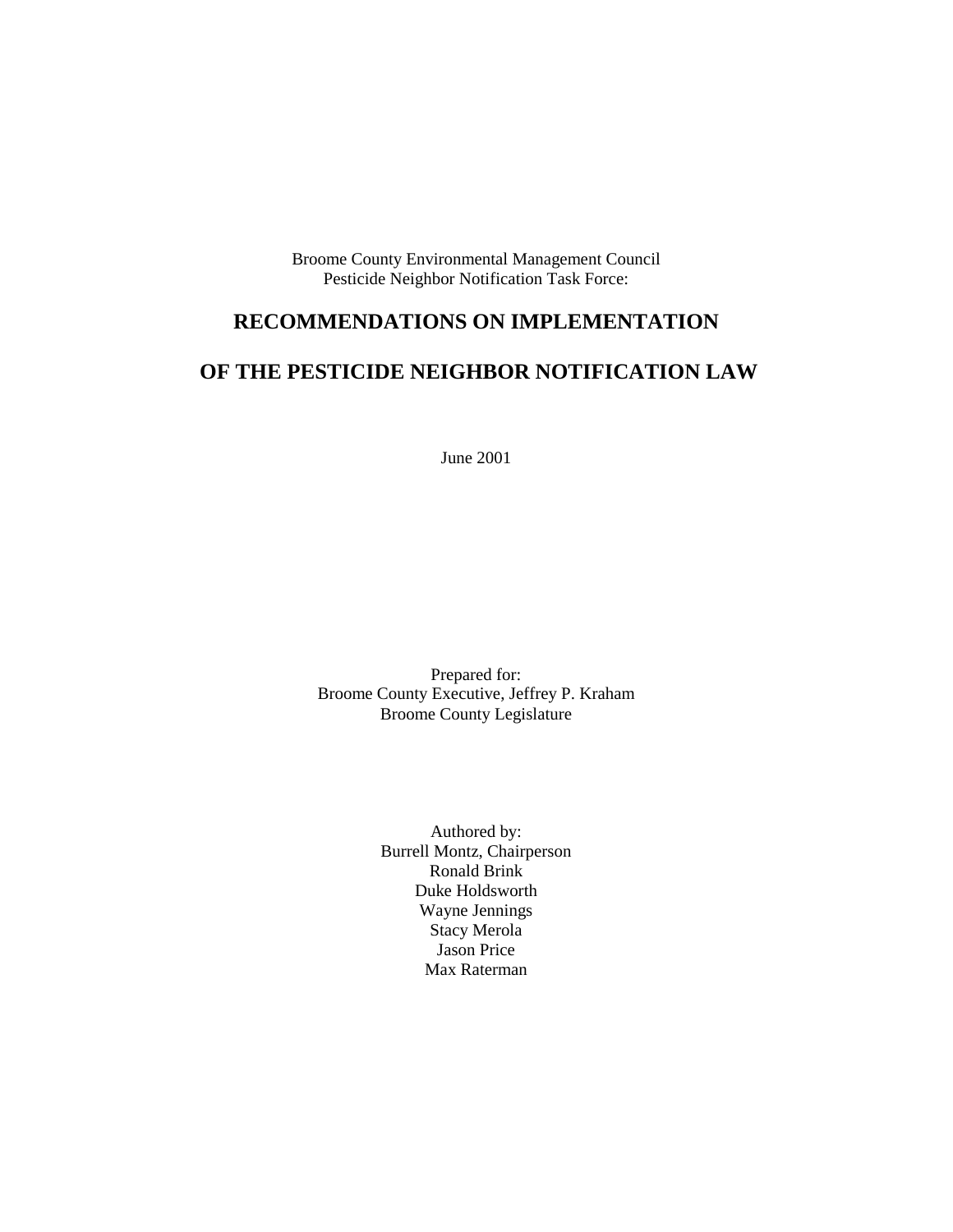#### **INTRODUCTION**

On August 21, 2000, Governor Pataki signed the Neighbor Notification Law, relating to commercial and residential lawn applications of pesticides in New York State. This is part of Chapter 285 of the Laws of 2000, and it amends Title 10, Article 33, Section 33-0101 and adds Sections 33-1004 and 33-1005 of the Environmental Conservation Law (ECL).

There are several sections to Chapter 285. Amendments to Section 409-H of the Education Law and Section 390-C of the Social Services Law relate to schools and day care facilities, and is mandated for the entire state. This portion of the law is not subject to county choice and, thus, is not discussed below*.* The amendments to the ECL (Article 33) pertain to commercial and residential applications of regulated pesticides, and allow counties to adopt a local law that includes the provisions set forth in the state law "in their entirety and without exception." It is this section of the law that is the subject of this Task Force report.

The Task Force analyzed this issue in depth, and met regularly from October 2000 until June 2001. This document is based on the research, outreach, and deliberations of the Task Force. Substantial amounts of the materials reviewed in this process are contained in a binder available from the Environmental Management Council.

### **PROVISIONS AND REQUIREMENTS OF THE LAW**

The law does not apply to all pesticides or application areas. All granular pesticides are excluded; only liquid and powder pesticides applied by commercial applicators are regulated by the law. All over-the-counter pesticides, both liquid and granular, are excluded unless applied by consumers over an area greater than 100 square feet. Restricted use pesticides (i.e., those not available over-the-counter) are also excluded because they are currently regulated by the United States Environmental Protection Agency. In addition, applications on golf courses, cemeteries, and agricultural land are excluded from the law. Thus, assuming a county chooses to adopt a local law under the provisions established by the state, there are requirements for retail establishments that sell over-the-counter pesticides, for homeowners, and for commercial pesticide applicators. All are designed to provide the public with information so that appropriate decisions regarding exposure and/or use can be made. Specifics of applicable sections are discussed below.

Retail establishments that sell general use lawn pesticides must post information signs that: 1) warn residents to follow the label information on the pesticide container; 2) inform homeowners that they must post signs along their property boundaries when using such products; and 3) encourage consumers to notify neighbors. If retailers do not comply, they are issued a written warning and given seven days to correct the problem. Continued noncompliance will result in a civil penalty of a \$100 fine, and \$250 for violations thereafter.

Homeowners who choose to apply pesticides to any area greater than 100 square feet, including trees and shrubs, must use specific visual markers indicating use of pesticides (assumed to be sold by retailers) around the perimeter of their property. These markers must remain on the lawn for 24 hours after application. Homeowners who do not comply are given a written warning and educational materials for the first offense. A second violation could result in a civil penalty of up to \$100, and, for subsequent violations, up to \$250.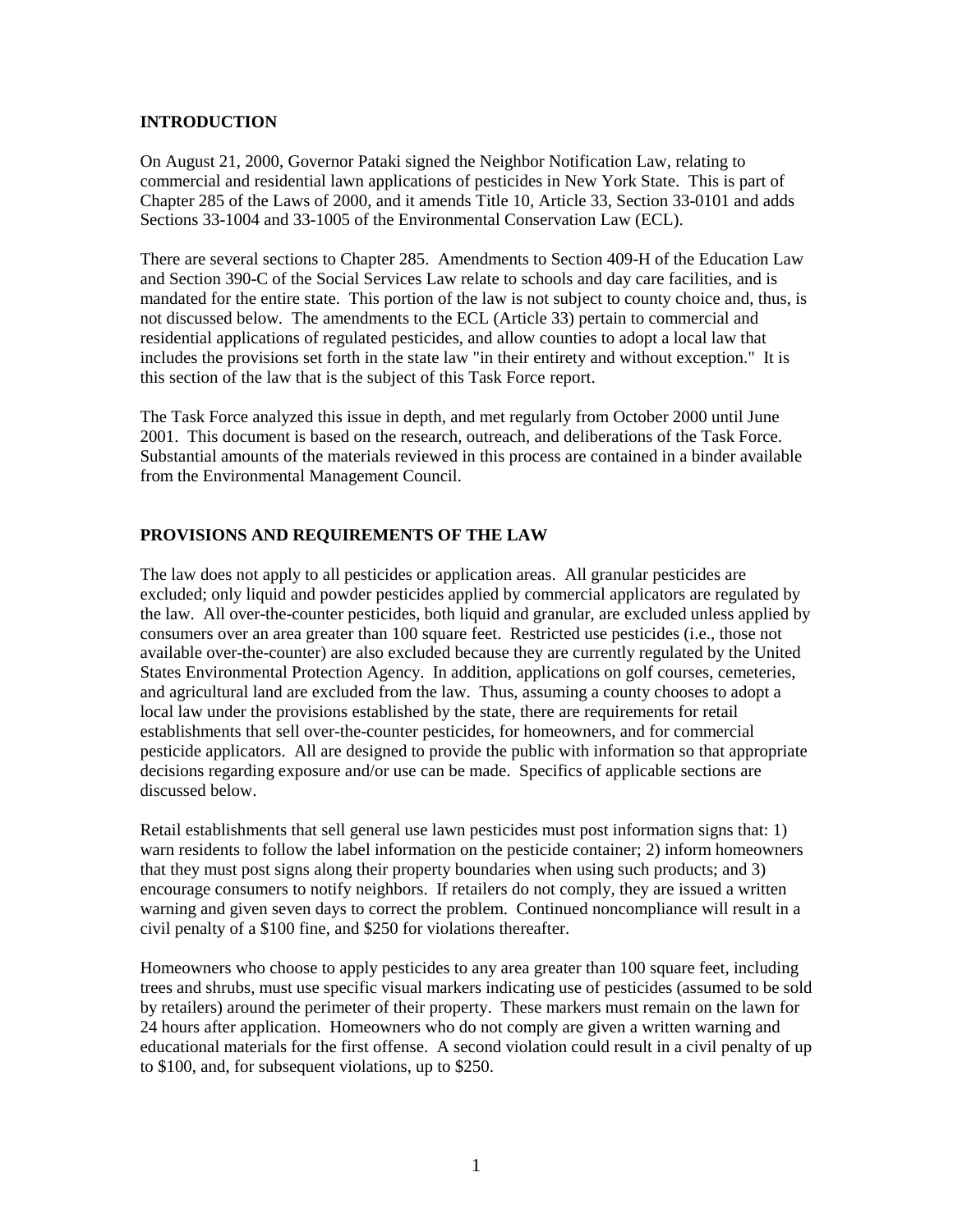Perhaps the most contentious provision of the law is that relating to commercial pesticide applicators. These applicators are required to provide 48-hour advance written notice to abutting properties within 150 feet of any lawn pesticide application. Such notice can include up to two alternate dates for application in case a planned application has to be rescheduled due to weather conditions or for other reasons. Owners or property managers of multiple family dwellings must also notify tenants by circulating notices provided by commercial applicators. Noncompliance by commercial applicators carries administrative fines ranging from \$5000 for the first violation and up to \$10,000 for violations thereafter. Owners of multiple family housing are subject to the same penalties as are single-family homeowners.

### **WHAT THE LAW DOES NOT DO**

The Pesticide Neighbor Notification Law applies only to non-granular pesticides, that is, those capable of becoming airborne. Drift is a source of environmental pollution and of potential adverse health effects. With sufficient advance notice, neighbors can take appropriate action to reduce their exposure. However, use of granular pesticides also carries with it environmental risks, particularly associated with surface and ground water pollution. These risks are not addressed in the Pesticide Neighbor Notification Law.

There is nothing in the law that would directly serve to reduce the amount of pesticides used. The provisions of the law relate to notification regarding use, but not to reducing use or to finding alternatives. The required notices provide a "paper trail" of use, but they do not address the concerns of many about the increased use of pesticides compared to alternative methods of controlling pests.

#### **USE OF PESTICIDES IN BROOME COUNTY**

The New York State Department of Environmental Conservation (NYSDEC) collects data on commercial use of pesticides, by county. The most recent complete set of data available is from 1998, as the data from 1999 are still in preliminary form. Thus, the 1998 data are used here. In that year, a total of 7,305 gallons of liquid pesticides and 195,876 pounds of dry pesticides were applied by commercial applicators in Broome County. It is impossible to sort out how much of the 195,876 pounds are comprised of granular pesticides, which are not regulated by the law (as opposed to dusts and powders), but all sources suggest that granular pesticides comprise the bulk of all dry pesticides used.

In order to better understand what these numbers suggest, the table below compares Broome County's 1998 usage figures to several other counties. These counties were chosen because of their recent decisions with regard to adoption or non-adoption of a local law implementing the provisions of the Pesticide Neighbor Notification Law. Chemung County has chosen not to adopt at this time, while Westchester County is one of several in the State that has adopted a local law. Suffolk County adopted a local law, but it currently faces legal challenges due to changes made by the County, which among other things, go against the requirement of adopting the provisions in their entirety and without exception. Finally, Ulster County is in the process of establishing a voluntary registry for neighbor notification.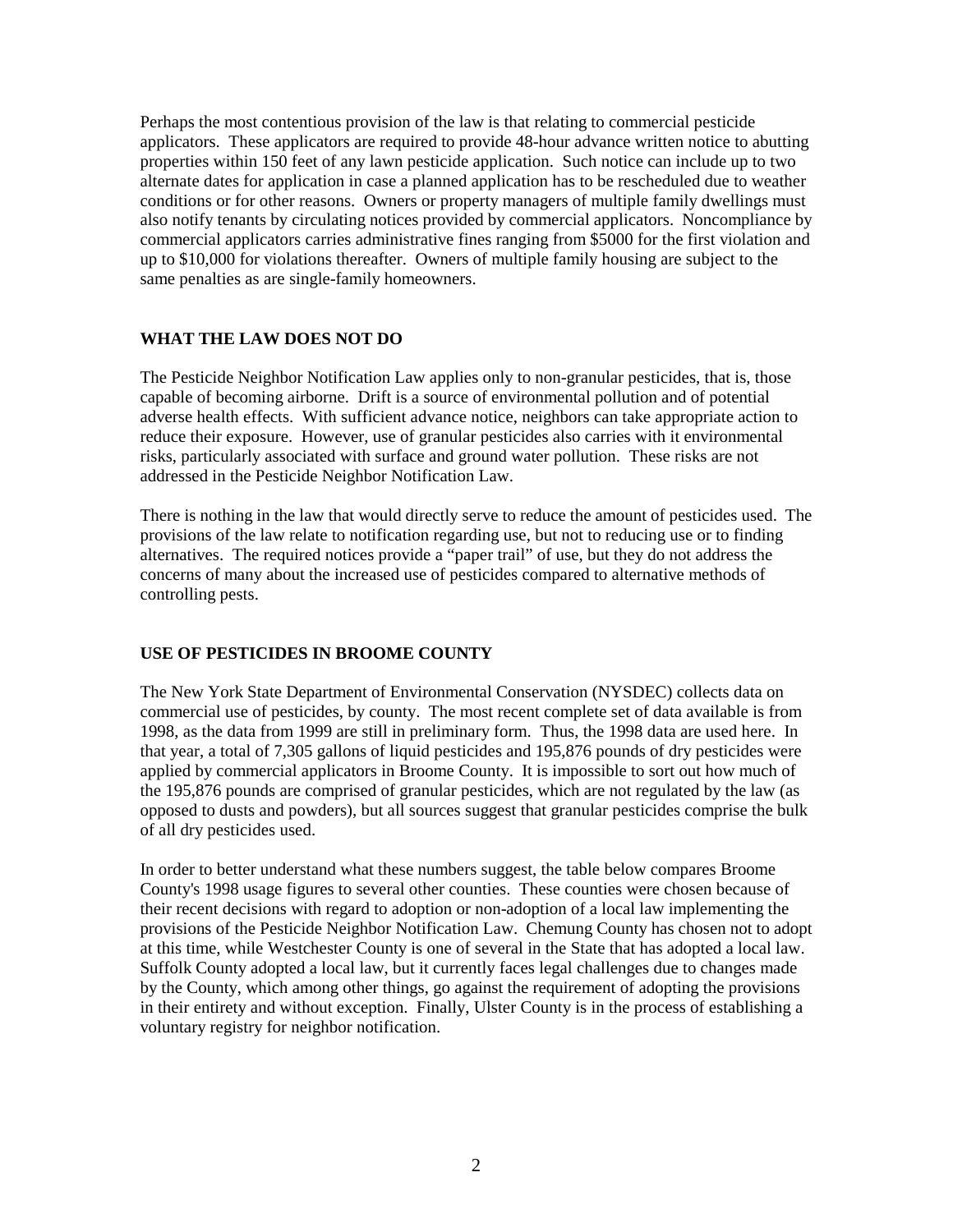|               | 2000       | # per  | Gal.   | Land          | # per | Gal.    | Per      |                     |
|---------------|------------|--------|--------|---------------|-------|---------|----------|---------------------|
| County        | Population | capita | per    | area          | sq.   | per sq. | capita   | <b>Action Taken</b> |
|               |            |        | capita | $\text{mi}^2$ | mile  | mile    | income*  |                     |
| <b>Broome</b> | 200,536    | 0.98   | 0.036  | 707           | 277   | 10.3    | \$35,340 |                     |
| Chemung       | 91,070     | 0.89   | 0.085  | 408           | 198   | 19      | \$33,988 | Not adopt           |
| Suffolk       | 1,419,369  | 1.51   | 0.31   | 912           | 2,350 | 483     | \$53,560 | Adopt;<br>legally   |
|               |            |        |        |               |       |         |          | contested           |
|               |            |        |        |               |       |         |          | Not adopt;          |
| Ulster        | 177,749    | 0.45   | 0.042  | 1,126         | 71    | 6.6     | \$38,162 | use of              |
|               |            |        |        |               |       |         |          | registry            |
| Westchester   | 923,459    | 1.26   | 0.21   | 433           | 2,687 | 433     | \$55,040 | Adopt               |

**Comparison of Counties Based on Pounds (#) and Gallons of Pesticides used in 1998** 

\*1997 estimates

# **OUTREACH TO THE COMMUNITY BY THE TASK FORCE**

Besides undertaking research to understand the law, the problems it addresses, and the nature and use of pesticides, the Task Force undertook several activities to garner information about the local situation. Two publicized meetings were held at the Broome County Public Library; one (March 20) with commercial applicators, and the other (May 1) with the public. These meetings were conducted in order to obtain information directly from these groups.

Approximately half of the 28 NYSDEC registered commercial applicators that received notice of the meeting were in attendance. This group was most concerned with the added costs that would result from mandatory notification. Written notices would also become a burden if weather conditions prevented the scheduled application, and notices needed to be sent again. Pesticide applicators suggested that the cost would be passed on to the customers, resulting in homeowners taking care of their lawns themselves. Applicators argued that such a situation may well result in misuse and overuse of pesticides. According to commercial applicators, they are trained and licensed to perform such applications. They further asserted that applicators are willing to provide notification to neighbors, if they request.

Nine people (other than Task Force members) attended the meeting for the public. Their main concerns centered on how pesticides are applied, the long-term and cumulative health effects associated with them, and their right to know when an application will take place. There was a consensus during this meeting that there is a strong need for public education. In particular, it was noted that it is important to disseminate information to the community so the public can make educated decisions about using pesticides.

In an effort to gauge how much is being sold over the counter, a survey was sent to all retailers in the County who sell general use pesticides. Unfortunately, the Task Force did not receive a sufficient number of responses, and some of those that did respond provided lists of inventory, rather than amounts sold. Thus, these data do not enter into our analysis because they are neither reliable nor representative.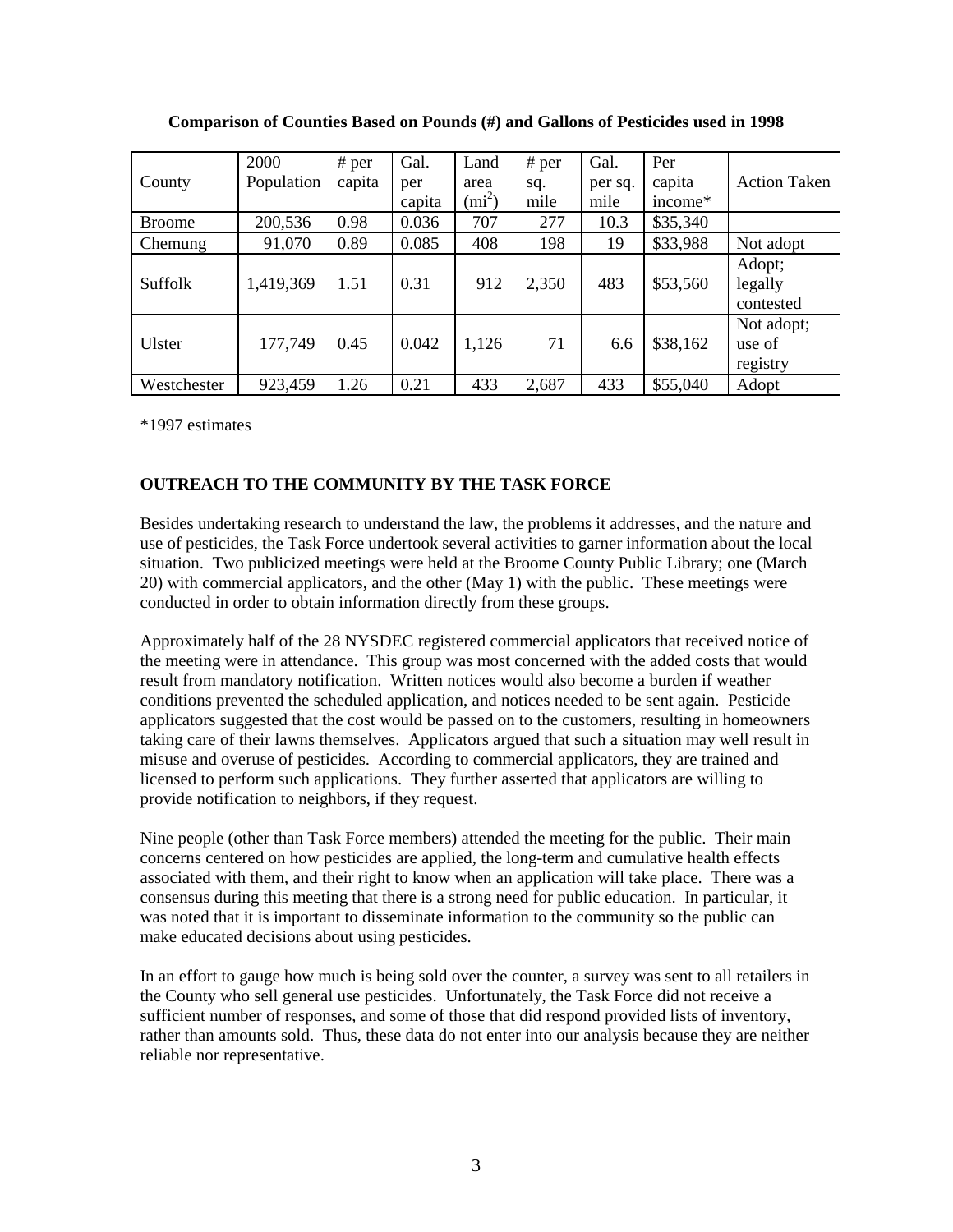## **ARGUMENTS FOR ADOPTING A LOCAL LAW MANDATING NEIGHBOR NOTIFICATION**

Based on the Task Force's research and information ascertained from public meetings, the following list represents positive points should the local law be adopted:

- Greater information on pesticide use by neighbors would be available.
- Exposure to drift would be reduced if neighbors can take protective action.
- Pesticide use may be reduced if costs for commercial applications increase.
- Enforcement provisions exist as part of the law, through the County and NYSDEC.
- Self-policing can be effective in such cases where neighbors report applicators who did not notify them.
- Unregistered applicators will be more easily found as they are least likely to comply with provisions of the law, since they are already out of compliance with pesticide laws.
- Increased signage by homeowners and applicators helps prevent children and pets from treading on treated lawns.
- There have been reports that applicators have failed to notify neighbors despite requests for such notification.

# **ARGUMENTS AGAINST ADOPTING A LOCAL LAW MANDATING NEIGHBOR NOTIFICATION**

There are a number of reasons that argue against Broome County's adopting a local law regarding neighbor notification at this time. Those identified by the Task Force include:

- In comparison to some other counties, Broome County uses much smaller quantities of pesticides.
- Of the total quantities of pesticides, greater quantities of granular pesticides are used, which are not regulated by the law.
- Most pesticide applicators reputedly notify their customer's neighbors if asked to do so.
- Issues of enforcement must be resolved, as the personnel dedicated to such tasks is limited at the State level, and would have to be identified at the County level.
- The costs of doing business for commercial applicators will increase.
- As the above costs increase, so may the use of pesticides by homeowners who are usually not educated in both safe and appropriate methods of application.
- An increase in environmental resource use will be associated with sending out notices (such as paper/trees).
- An increase in government personnel use, who will likely be call on by commercial applicators to provide maps of their clients' neighborhoods for notification purposes.
- The purpose of the law may be defeated if residents get too many notices and end up ignoring them, particularly given that some areas of the County are characterized by heavy homeowner use of commercial applicators and others by very little use, if any.

## **RECOMMENDATIONS**

The Pesticide Neighbor Notification Task Force of the Broome County Environmental Management Council recommends that the County *not* adopt a local law comprised of the provisions set out by the Pesticide Neighbor Notification Law. The Task Force makes this recommendation based on the relative weighing of the arguments for and against such an action, on the anticipated difficulties in enforcing such a law, and on the amount and type of pesticides used in Broome County. In addition, the current law has a provision that allows the County the